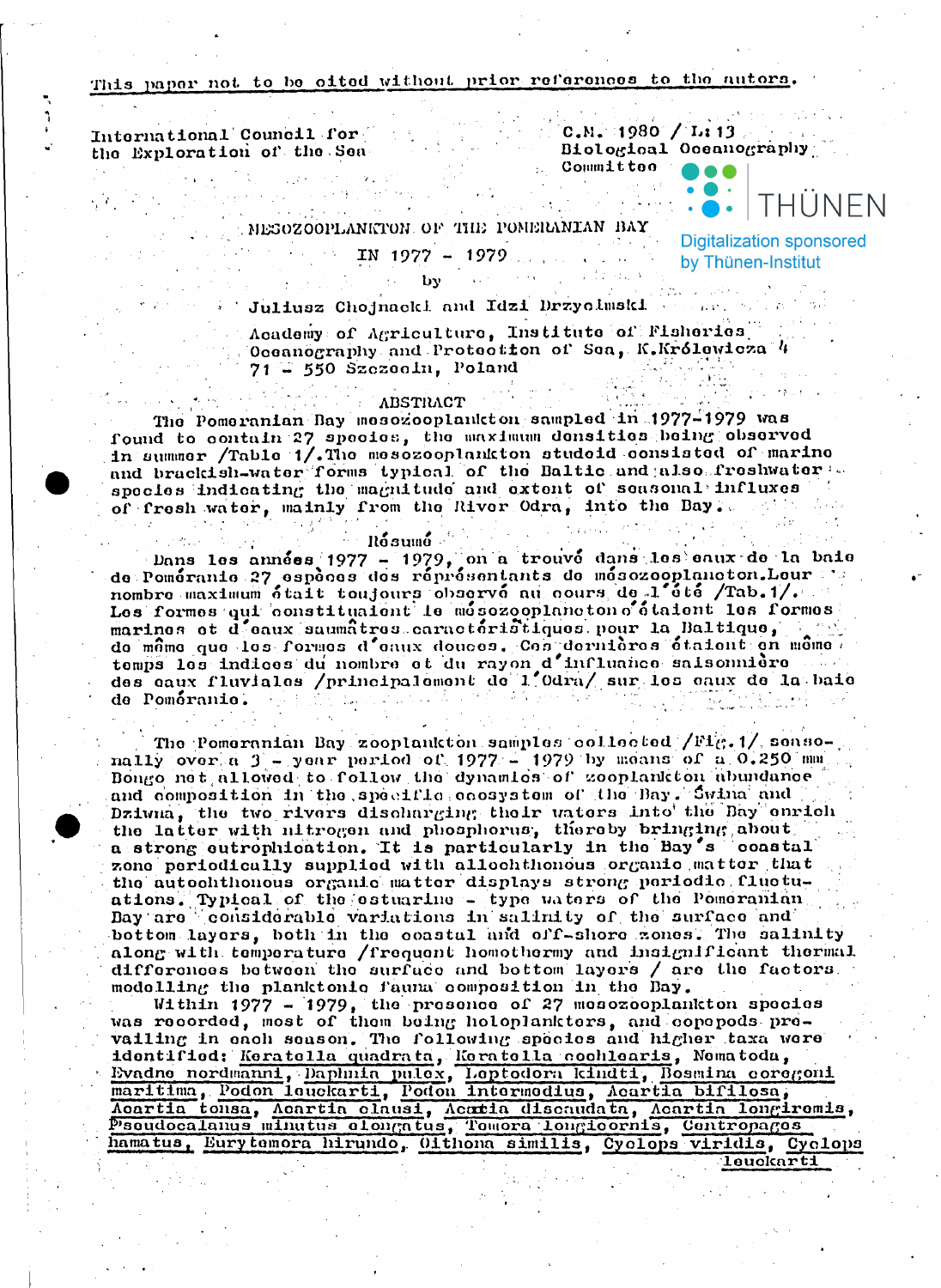Halacaridae, Dalanus improvisus nauplii, Macoma spp. and Mytilus edulis veligers, Fritillaria borealis and Sagitta setosa.

| The zooplankton abundances in spring and autumn were rather.          |
|-----------------------------------------------------------------------|
| uniform, while those in winter and summer differed markedly /Table 1. |
| Fig. 2/. The temperature data provided by Dr. Tada jewski and his     |
| collaborators assist in detecting a positive relationship between     |
| the zooplankton abundance and composition on one hand and temperature |
| on the other. A seasonal variability in dominants was also seen,      |
| their order and percentage contribution to the fauna in the samples   |
| varying from season to season and from station to station; however,   |
| the basic seasonal deminants were as follows:                         |
| - winter: Pseudocalanus minutus elengatus, Acartia lengiromis,        |
| - spring; Eurytomora spp., Acartia bifilosa, Acartia tonsa, Evadno    |
| . 1                                                                   |

semmer: Acartia Lonsa, Acartia birllosa, Fodon spp., Eurytomora spp.; elongatus, Acartin longiromis.

The maximum abundances were constantly recorded in summer, when the biological production was at its highest, proceded by marked influxes of organic matter from the Szczecin and Kamien Firths. The highest abundance was at that season observed at Station 4 /9 nautical milos off River Swina mouth/, while the lowest abundances were recorded at these stations closest to the rivers Swina and Dzium mouths /Stations 1 and 5 /, which resulted from a rapid change in osmotic pressure, fatal for the fresh-water and marine stenchalines carried into this zone of the Bay /Table 1/. The rivers montioned inilusneed the Pommeranian Bay mesozooplankton composition by introducing such fresh-water elements as Leptodora kindti, Daplmia pulox, Keratella spp., Cyclops viridis, Cyclops spp., Eurytemora hirundo. At the same time, high densities of permanent and seasonal holoplankters were found to be accompanied by abundant marine meroplankton /larvae of Rhithropanopeus harrisi, Ralanus improvisus, Macoma spp. and Mytilus odulis/.

As a rule, very low zooplankton abundances near the river mouths were giving way to increasing densities farther off-shore to be replacod beyond the boundary of the mixing zone by a decreasing found there. The mixing zone in autumn, winter and spring was found to extend to about 3 mattical miles north and east off river mouths, while in summer the boundary tended to shift to 9, and even 12, nautical miles north.

/The source of information on water chemistry of the Pomeranian Bay, in 1977 - 1979 are unpublished manuscripts by Dr.Tadajewski and his  $\texttt{collaborators}/\ldots$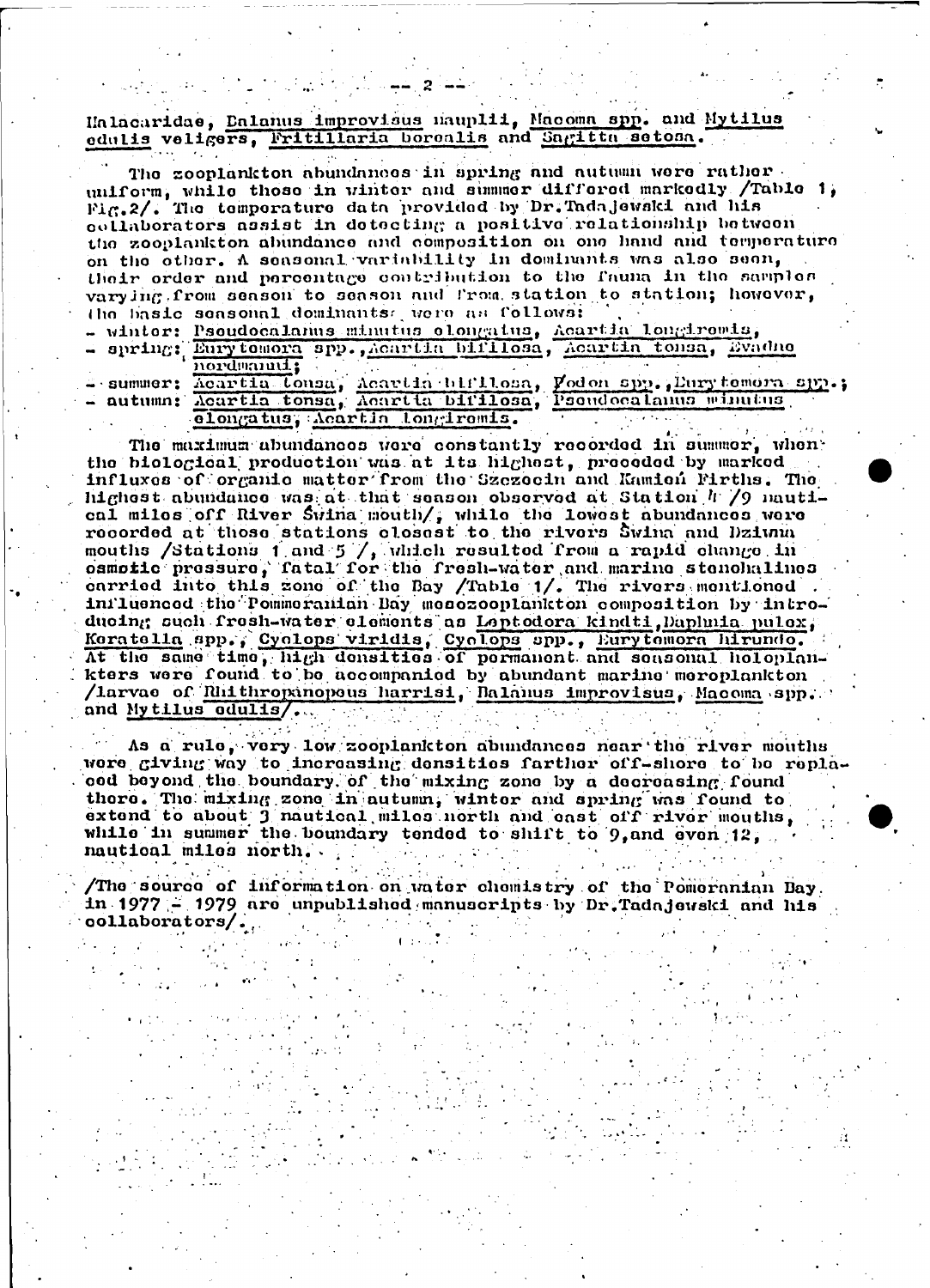

Fig.1. Location of sampling sites in the Pomeranian Bay.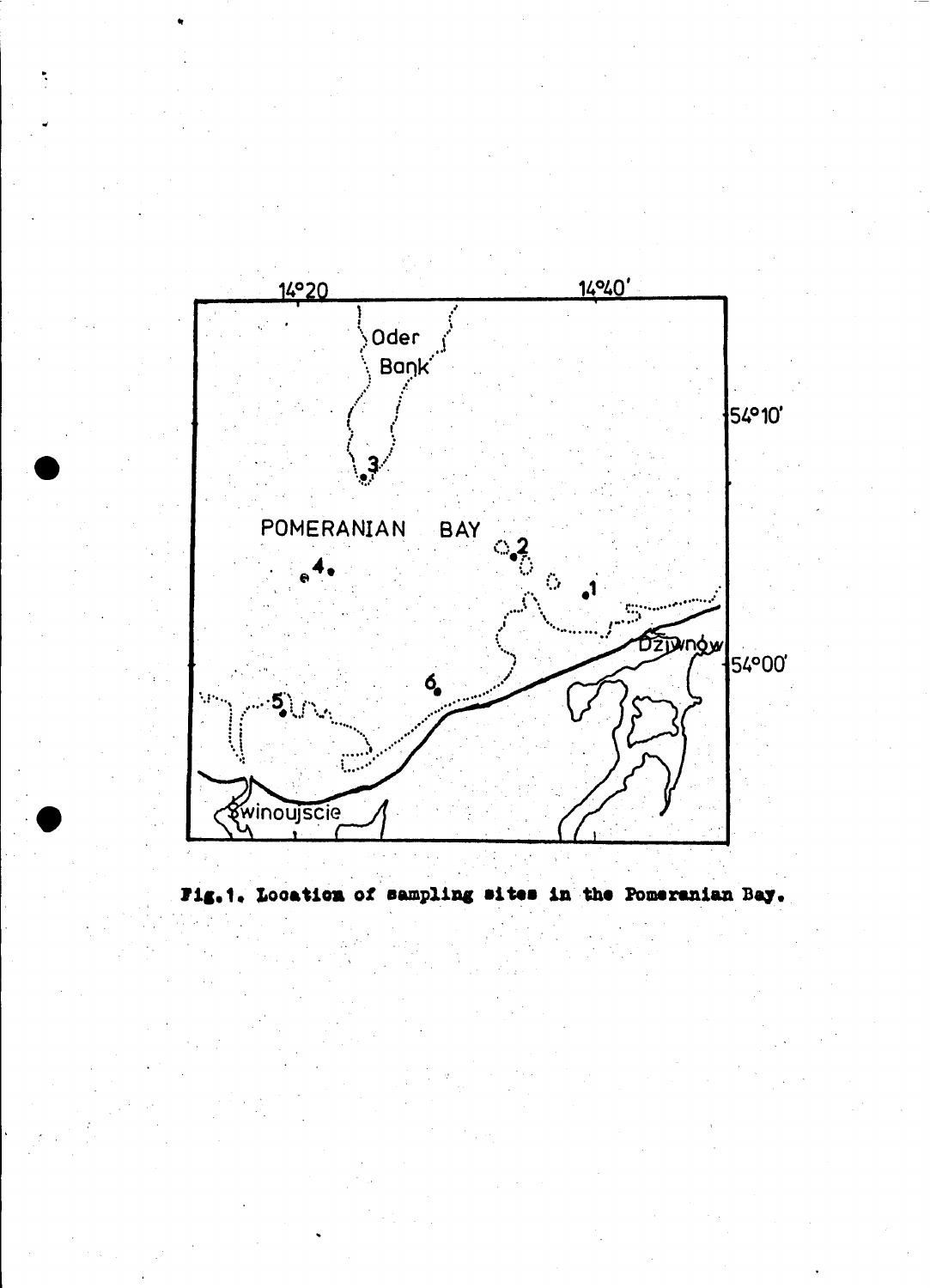